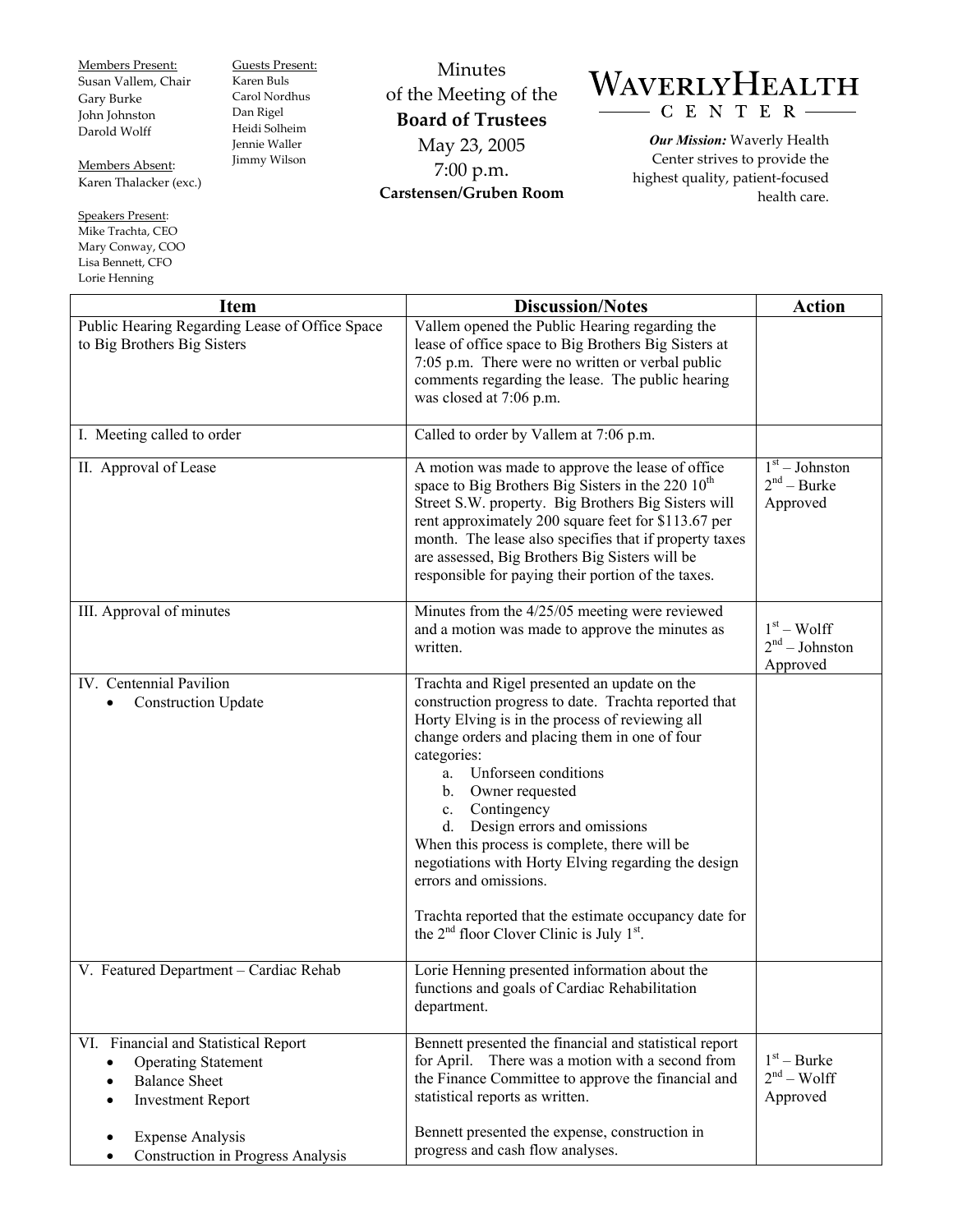| Cash Flow Analysis                                                                                                                                             | Discussion was held regarding payment of<br>outstanding construction bills. A phone poll will be<br>conducted with the Foundation Board to approve<br>transfer of the cash amount raised in the capital<br>campaign.<br>Discussion was held regarding the pledged amount<br>and whether to borrow against the pledged amount                                                                                       |                                               |
|----------------------------------------------------------------------------------------------------------------------------------------------------------------|--------------------------------------------------------------------------------------------------------------------------------------------------------------------------------------------------------------------------------------------------------------------------------------------------------------------------------------------------------------------------------------------------------------------|-----------------------------------------------|
|                                                                                                                                                                | from a bank, or to borrow that money from the<br>Foundation endowment. It was determined that it<br>would be better to leave the endowment investments<br>and borrow against the pledges from a bank.<br>Board designated savings may be utilized in the                                                                                                                                                           |                                               |
|                                                                                                                                                                | interim with approval of the Executive Committee.                                                                                                                                                                                                                                                                                                                                                                  |                                               |
| Ambulance Report<br>Home Health Report                                                                                                                         | Bennett presented the Home Health report and the<br>Ambulance report as included in the Board packets<br>for review.                                                                                                                                                                                                                                                                                               | Accepted                                      |
| VII. Committee Reports<br>Performance Improvement<br>$\bullet$<br><b>Environment of Care</b>                                                                   | The Performance Improvement, Environment of<br>Care committee minutes were presented as included<br>in the Board packets.                                                                                                                                                                                                                                                                                          | Accepted                                      |
| VIII. C.E.O.'s Report                                                                                                                                          | Trachta reported that work on the CRNA<br>employment contract has been slow due to delays<br>with legal counsel in Des Moines. Trachta will<br>obtain other legal counsel and hopes to present a<br>draft contract to the Personnel Committee and the<br>Board of Trustees in June.                                                                                                                                |                                               |
|                                                                                                                                                                | Trachta announced that Clay Dahlquist, D.O. has<br>started practice at the Rohlf Memorial Clinic. A<br>reception is scheduled on June 5 <sup>th</sup> to honor the two<br>retiring RMC physicians and welcome the two new<br>physicians.                                                                                                                                                                           |                                               |
| IX. Medical Staff Report                                                                                                                                       | No report – Dr. Rathe attending a patient.                                                                                                                                                                                                                                                                                                                                                                         |                                               |
| X. Old Business                                                                                                                                                | None.                                                                                                                                                                                                                                                                                                                                                                                                              |                                               |
| XI. New Business<br>Appointments to the Medical Staff:<br>$\bullet$<br>■ Ellen Sakornbut<br>Change of Status:<br>• Daniel Eggers, M.D. (Active to<br>Courtesy) | Trachta presented the appointment to the Medical<br>Staff, the change of Medical Staff status, provisional<br>to regular Medical Staff privileges, and resignations<br>from Medical Staff as listed at left. The files have<br>been reviewed by the Executive Committee of the<br>Medical Staff and are recommended for approval. A<br>motion was made to approve each of the items as<br>individually considered. | $1st - Johnston$<br>$2nd - Burke$<br>Approved |
| Provisional to Regular Medical Staff<br>Privileges:<br>■ Wei Yang, M.D.                                                                                        |                                                                                                                                                                                                                                                                                                                                                                                                                    |                                               |
| Resignations from the Medical Staff:<br>Keith Tang, M.D.<br>Marilyn Hines, M.D.<br>٠<br>Marcia Rellihan, D.O.<br>Barbara Weno, M.D.                            |                                                                                                                                                                                                                                                                                                                                                                                                                    |                                               |
| New/Revised Policies:<br>Use of the PCA Pump                                                                                                                   | Trachta presented the new/revised policies and<br>changes to the Medical Staff Bylaws, Rules &                                                                                                                                                                                                                                                                                                                     |                                               |